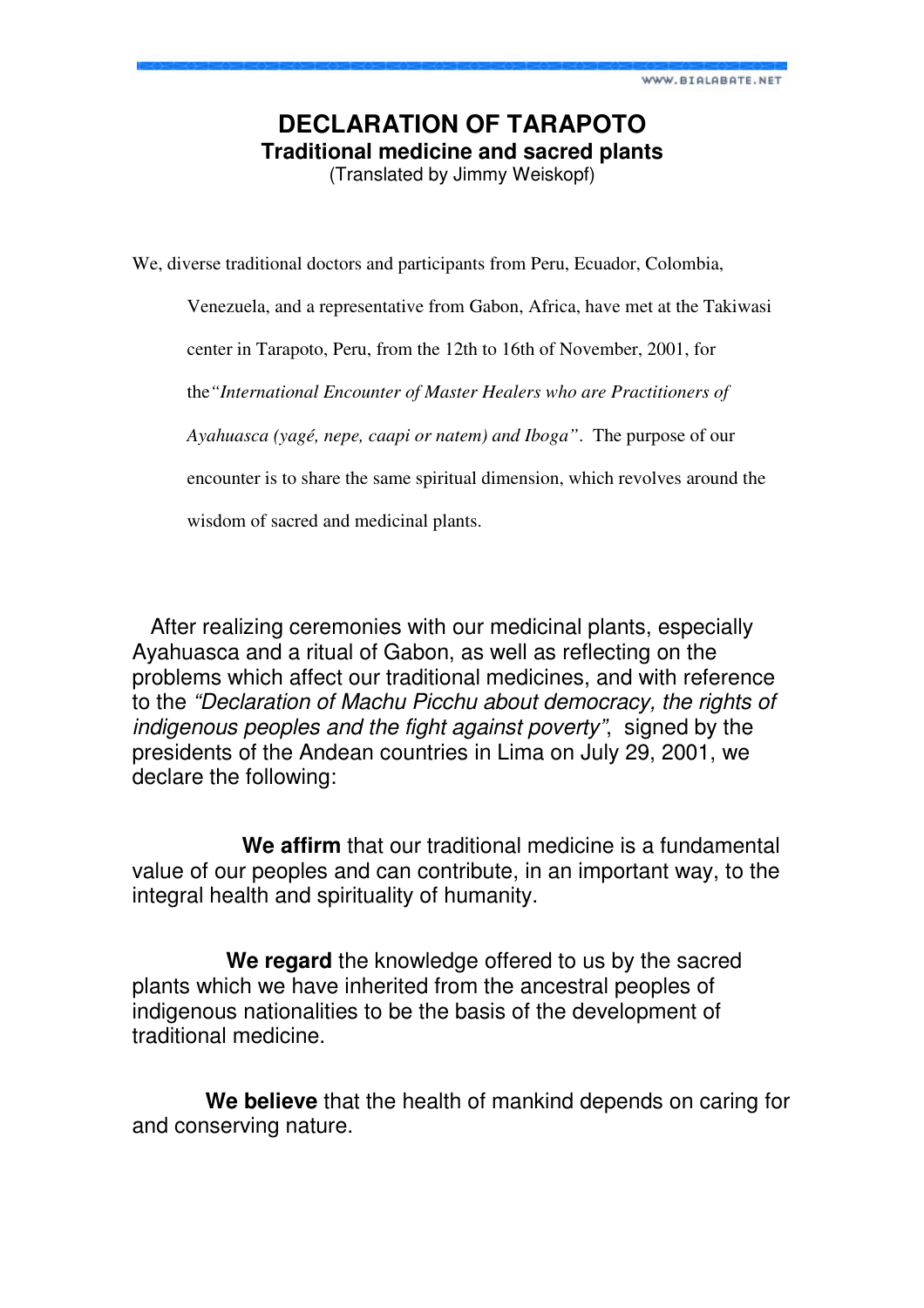**We emphasize** that the knowledge, practices and resources characteristic of traditional medicine are the collective patrimony of the originary peoples and maintain that no one has the right to establish systems of industrial property over them.

 We are concerned about the grave situation in which the originary peoples live as they lose their territories, their traditional ways of life, their culture and their traditional medicine due to the influence of the outside world.

 We want Traditional Medicine to be recognized and valued in a correct form by western science.

 We categorically reject the incorrect use and manipulation of the sacred and medicinal plants employed in traditional medicine. We are especially concerned about quackery, the new modalities of shamanic tourism and the trafficking of plants and cultural symbols.

 We denounce those responsible for the usurpation being sought with the patent on Ayahuasca

 We forcefully protest against the indiscriminate destruction of natural resources, ecosystems and the biodiversity which harbors the wealth of traditional medicine.

In the light of these reflections we who gather here commit ourselves to:

1º Denounce the injuries being done to our cultures, our traditional medicine and our sacred plants

2º Help conserve and recuperate nature, as well as care for medicinal plants.